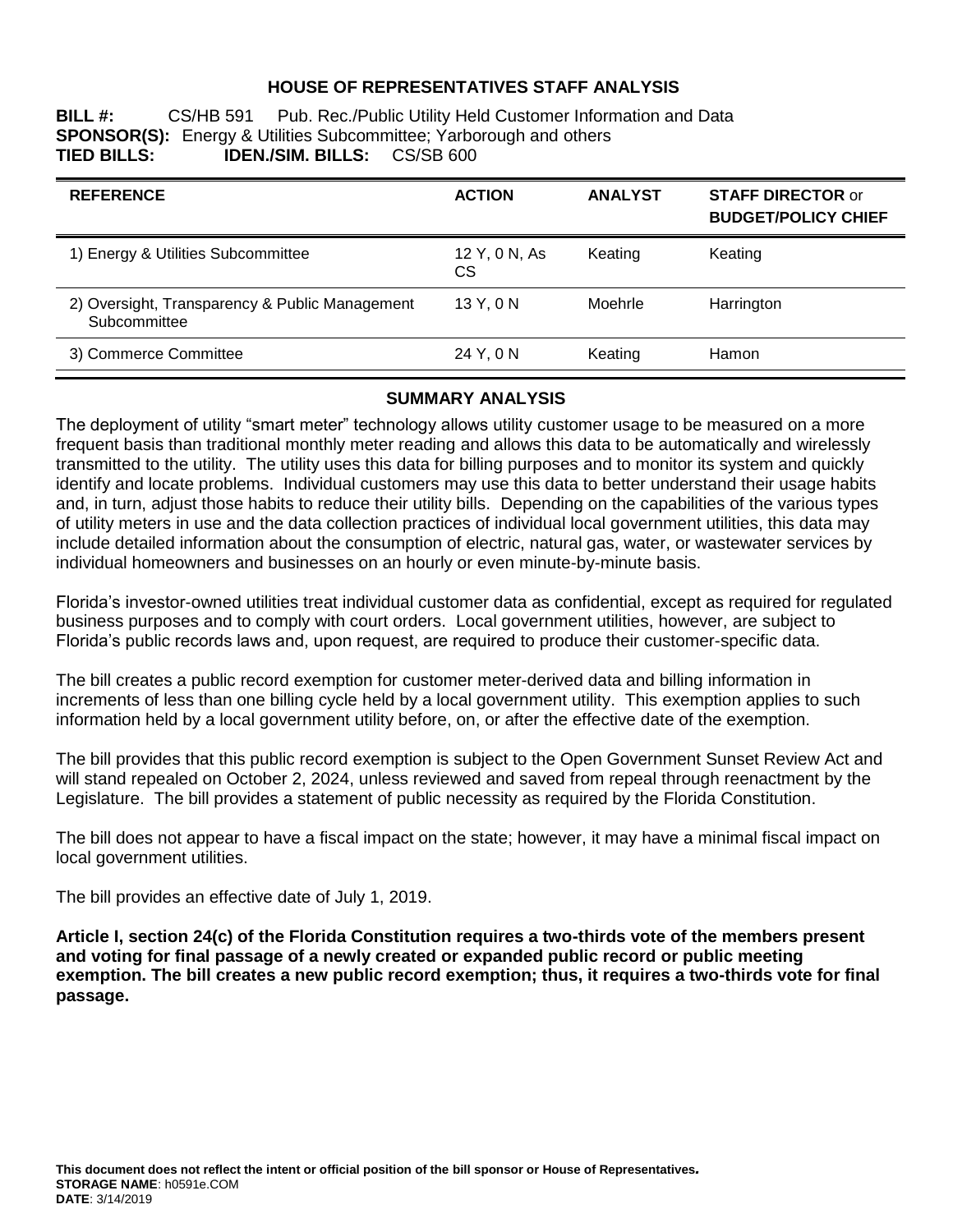## **FULL ANALYSIS**

# **I. SUBSTANTIVE ANALYSIS**

# A. EFFECT OF PROPOSED CHANGES:

## **Present Situation**

## Public Records

Article I, section 24(a) of the Florida Constitution sets forth the state's public policy regarding access to government records. This section guarantees every person a right to inspect or copy any public record of the legislative, executive, and judicial branches of government. The Legislature, however, may provide by general law for the exemption of records from the requirements of article I, section 24(a) of the Florida Constitution. The general law must state with specificity the public necessity justifying the exemption (public necessity statement) and must be no broader than necessary to accomplish its purpose.<sup>1</sup>

Public policy regarding access to government records is addressed further in the Florida Statutes. Section 119.07(1)(a), F.S., guarantees every person a right to inspect and copy any state, county, or municipal record. Furthermore, the Open Government Sunset Review Act<sup>2</sup> provides that a public record or public meeting exemption may be created or maintained only if it serves an identifiable public purpose. In addition, it may be no broader than is necessary to meet one of the following purposes:

- Allows the state or its political subdivisions to effectively and efficiently administer a governmental program, which administration would be significantly impaired without the exemption.
- Protects sensitive personal information that, if released, would be defamatory or would jeopardize an individual's safety; however, only the identity of an individual may be exempted under this provision.
- Protects trade or business secrets. $3$

The Act also requires the automatic repeal of a public record or public meeting exemption on October 2nd of the fifth year after its creation or substantial amendment, unless the Legislature reenacts the exemption.<sup>4</sup>

## Local Government Utilities

Pursuant to article VIII, section 2(b) of the Florida Constitution, municipalities have the governmental, corporate, and proprietary powers to enable them to conduct municipal government, perform municipal functions, and render municipal services, and may exercise any power for municipal purposes, except when expressly prohibited by law.

Municipalities are authorized by general law to provide water and sewer utility services.<sup>5</sup> According to a 2014 staff analysis, 254 municipalities provided water services and 222 municipalities provided wastewater service at that time.<sup>6</sup> Municipalities also are authorized by general law to provide natural

 $\overline{a}$ 

**STORAGE NAME**: h0591e.COM **PAGE: 2** <sup>6</sup> Florida House of Representatives Staff Analysis of HB 813 (2014), p. 3 (Mar. 18, 2014).

**DATE**: 3/14/2019

<sup>1</sup> FLA. CONST. art. I, s. 24(c).

 $2$  S. 119.15, F.S.

 $3^3$  S. 119.15(6)(b), F.S.

 $4$  S. 119.15(3), F.S.

<sup>&</sup>lt;sup>5</sup> Pursuant to s. 180.06, F.S., a municipality may "provide water and alternative water supplies;" "provide for the collection and disposal of sewage, including wastewater reuse, and other liquid wastes;" and "construct reservoirs, sewerage systems, trunk sewers, intercepting sewers, pumping stations, wells, siphons, intakes, pipelines, distribution systems, purification works, collection systems, treatment and disposal works" to accomplish these purposes.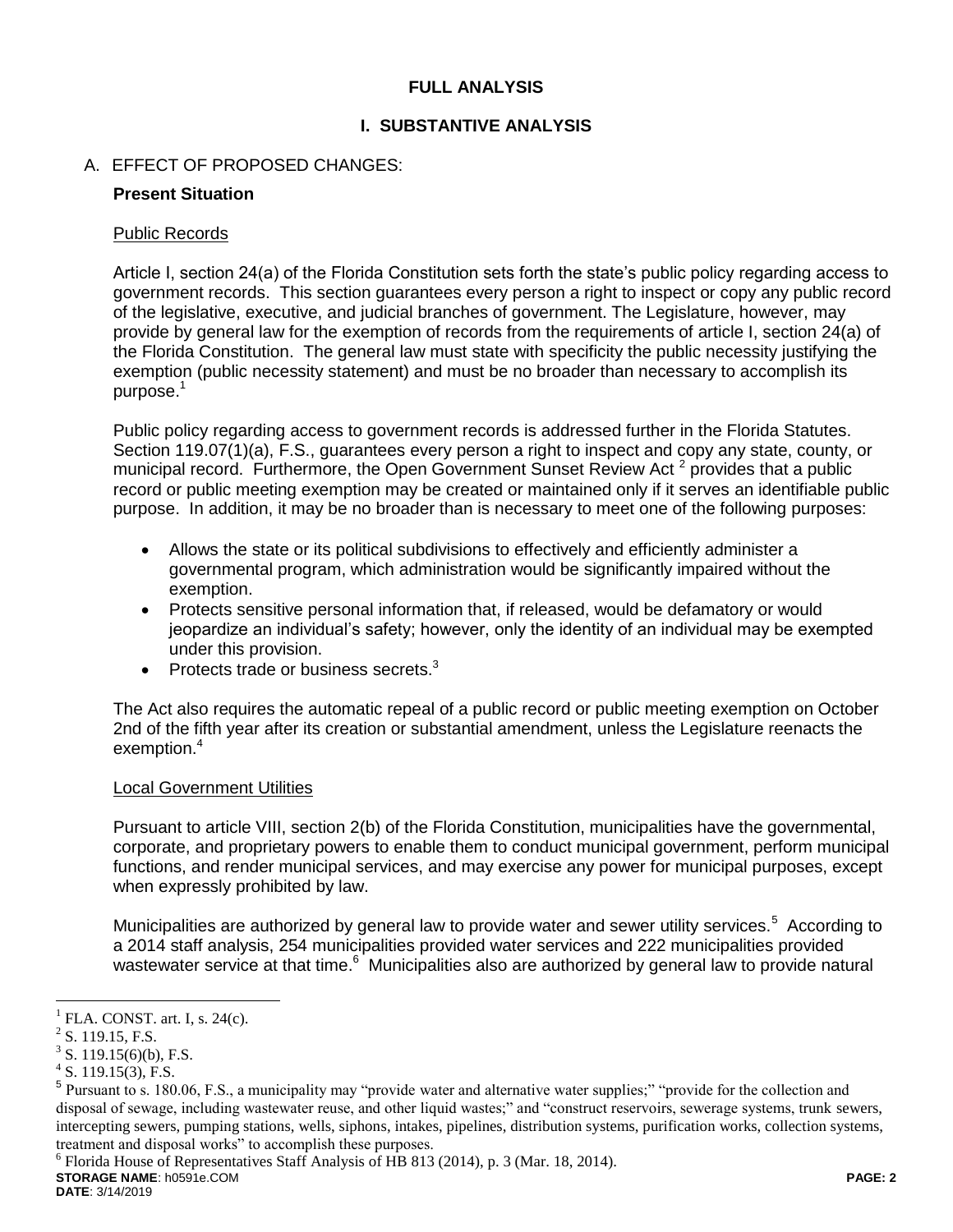gas services.<sup>7</sup> As of December 31, 2017, 27 municipally owned natural gas utilities provided service in the state.<sup>8</sup> With respect to electricity service, 33 municipally owned electric utilities serve approximately 14 percent of the state's population.<sup>9</sup>

Pursuant to article VIII, section 1 of the Florida Constitution, counties not operating under a charter have the power of self-government as provided by general or special law, while charter counties have all powers of self-government not inconsistent with general law or with special law approved by the county electors. Counties are authorized by general law to provide water and sewer utility services both within their individual boundaries and in adioining counties.<sup>10</sup>

### Utility Customer Consumption Data

Traditional, analog utility meters record consumption at a utility customer's premises. On a regular, periodic basis, the meter is "read" in person by a utility employee to determine how much of the utility's service – electric, natural gas, or water/wastewater – was used at the premises since the last meter reading. This data is used by the utility for purposes of customer billing.

In recent years, utilities have deployed, to varying degrees, newer "smart meter" technologies that measure a utility customer's consumption on a more frequent basis (e.g., hourly) and transmit this data automatically and wirelessly to the utility. The utility still uses this data for billing purposes but also can use it to monitor its system and identify and locate problems more quickly. This more detailed consumption data may also be shared with individual utility customers, who may use it to better understand their usage habits and, in turn, adjust those habits to reduce their utility bills.

Florida's investor-owned utilities treat individual customer data as confidential, except as required for regulated business purposes and to comply with court orders.<sup>11</sup> Local government utilities, however, are subject to Florida's public records laws and, upon request, are required to produce their customerspecific data.

# **Effect of Proposed Changes**

The bill creates a public record exemption for customer meter-derived data and billing information in increments of less than one billing cycle held by a local government utility.<sup>12</sup> Depending on the capabilities of the various types of utility meters in use and the data collection practices of individual local government utilities, this data may include detailed information about the consumption of electric, natural gas, water, or wastewater services by individual homeowners and businesses on an hourly or even minute-by-minute basis. This exemption applies to such information held by a local government utility before, on, or after the effective date of the exemption.<sup>13</sup>

The bill provides a statement of public necessity as required by the Florida Constitution, which provides the following legislative findings:

 Safeguarding customer meter-derived data and billing information in increments less than one billing cycle is of the utmost importance.

 $\overline{a}$ 

<sup>7</sup> S. 180.06(8), F.S.

<sup>8</sup> Florida Public Service Commission, *Facts & Figures of the Florida Utility Industry*, p.13 (May 2018).

<sup>&</sup>lt;sup>9</sup> Florida Municipal Electric Association, *Who is FMEA*, https://www.publicpower.com/about-us (last visited Mar. 12, 2019).

 $^{10}$  S. 125.01(1)(k)1., F.S. and s. 153.03, F.S.

<sup>&</sup>lt;sup>11</sup> See Florida Public Service Commission, Smart Meters, http://www.psc.state.fl.us/ElectricNaturalGas/SmartMeters (last visited Mar. 12, 2019).

 $12$  For purposes of this exemption, "utility" means an entity that provides electricity, natural gas, telecommunications, water, chilled water, reuse water, or wastewater. S. 119.011(15), F.S.

<sup>&</sup>lt;sup>13</sup> S. 119.0713(5)(b), F.S. In 2001, the Florida Supreme Court ruled that a public record exemption does not apply retroactively unless the legislation clearly expresses such intent. *Memorial Hospital-West Volusia, Inc. v. News-Journal Corporation*, 729 So.2d 373 (Fla. 2001).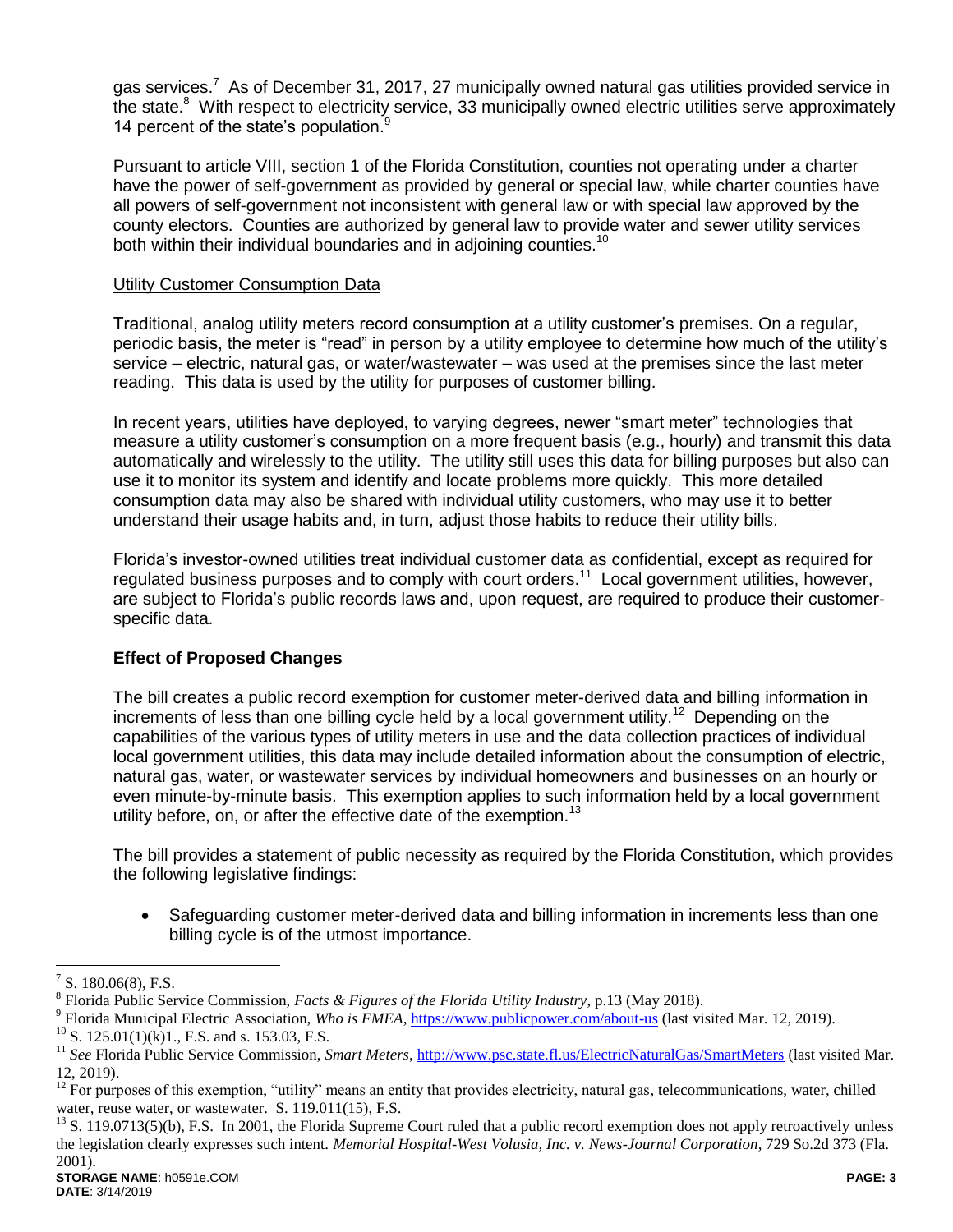- Smart meters can record and transmit detailed data on a customer's use of utility services, presenting unique security concerns. A 2010 report by the United States Department of Energy recognized these concerns and recommended that this data be protected from release to third parties.
- This detailed customer data can be used specifically to identify minute-by-minute usage patterns, including the exact appliance or service being used, creating significant security issues for businesses and homeowners.

In accordance with s. 119.15, F.S, the exemption is subject to the Open Government Sunset Review Act and stands repealed on October 2, 2024, unless reviewed and saved from repeal through reenactment by the Legislature.

B. SECTION DIRECTORY:

**Section 1.** Amends s. 119.0713, F.S., relating to local government agency public records exemptions.

**Section 2.** Provides a statement of public necessity.

**Section 3.** Provides an effective date of July 1, 2019.

# **II. FISCAL ANALYSIS & ECONOMIC IMPACT STATEMENT**

- A. FISCAL IMPACT ON STATE GOVERNMENT:
	- 1. Revenues:

None.

2. Expenditures:

None.

- B. FISCAL IMPACT ON LOCAL GOVERNMENTS:
	- 1. Revenues:

None.

2. Expenditures:

The bill could have a minimal fiscal impact on local government utilities because staff responsible for complying with public record requests may require training related to the new public record exemption. In addition, local government utilities could incur costs associated with redacting the exempt information prior to releasing a record. The costs, however, would be absorbed, as they are part of the day-to-day responsibilities of the local government utility.

C. DIRECT ECONOMIC IMPACT ON PRIVATE SECTOR:

None.

D. FISCAL COMMENTS:

None.